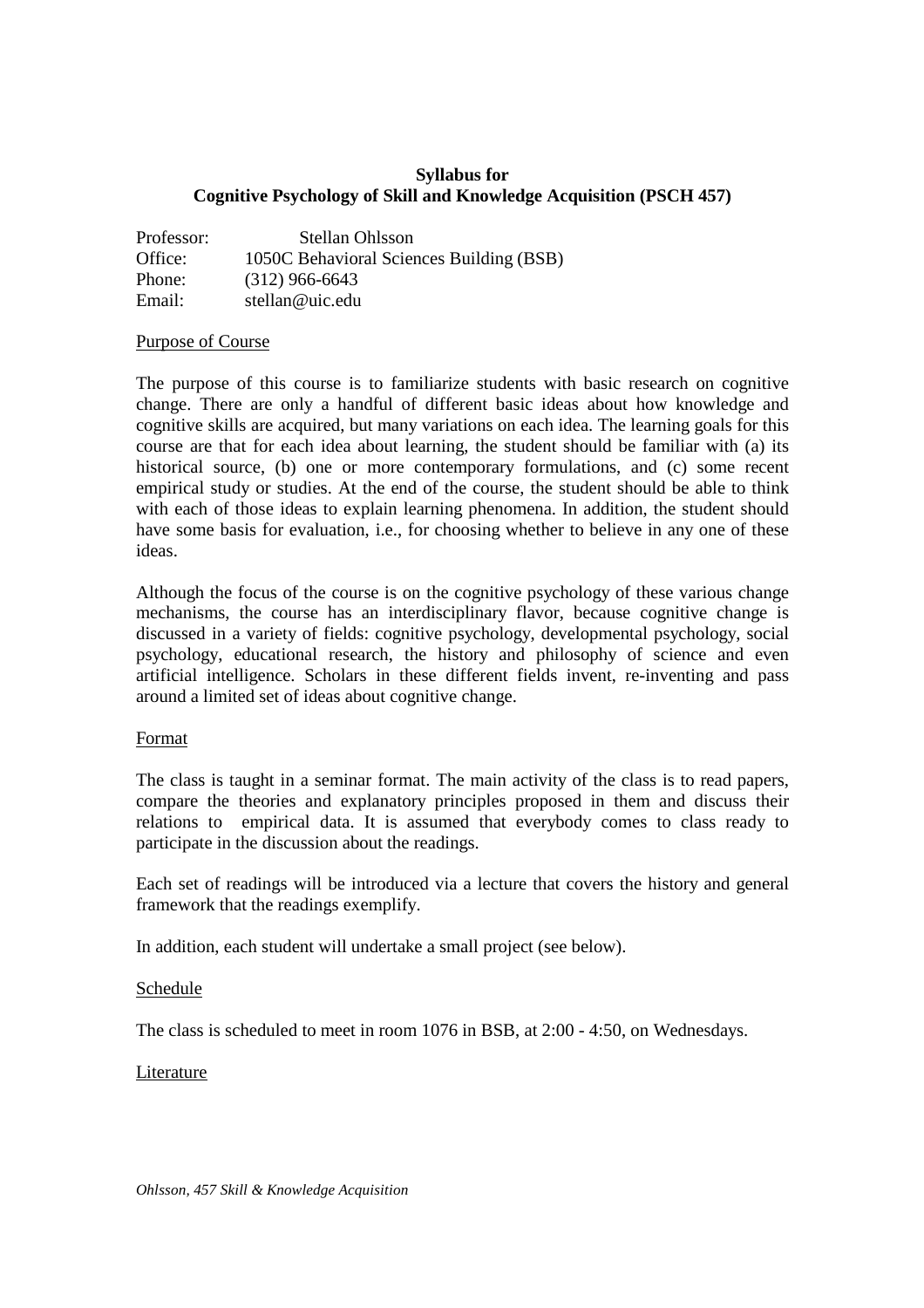There is no textbook for this course, because nobody has written one. The literature consists of journal articles and book chapters. There will usually be two readings per week. They consist of a mixture of classical and recent papers.

#### Examination

Class attendance. The first criterion for successful completion of the course is that you attend. If something prevents you from attending, you need to contact me *ahead of time* to verify that you have a valid reason to miss class. If there is an emergency that prevents you from attending, you need to get in touch with me as soon as possible afterwards. You can miss class exactly once without a valid reason without affect on your grade.

Discussion participation. The second criterion is that you actively participate in the class discussions. Everybody is expected to come to class having read the readings well enough to discuss them. I will sometimes issue a list of questions to keep in mind while you are reading; when I do, I expect you to come to class ready to comment on those questions.

Research project/Presentation. Each of you will be assigned a question about skill or knowledge acquisition. Your task is to go into the literature and try to find the answer. You then report back to the class what the answer is. The report is both oral and written. The oral part is a brief (15 minutes) presentation to the class of what you found. I'll schedule those presentations for the last class sessions in the semester, but if you are ready to report earlier, that's fine. The written part should contain a statement of the question, an explanation of why the question is important, a method section describing how you went about finding the answer, and then a presentation of the answer. You and I negotiate the question you should pursue.

Collaborative learning works, so you can team up with a course mate for this project, if we can find a question that both of you find interesting. I don't want more than two students on any one question.

The written paper is due by 5 pm on the last day of classes.

In summary, grading is based on (a) attendance, (b) active participation in class discussions, (c), and (d) pursuing and reporting on a research question.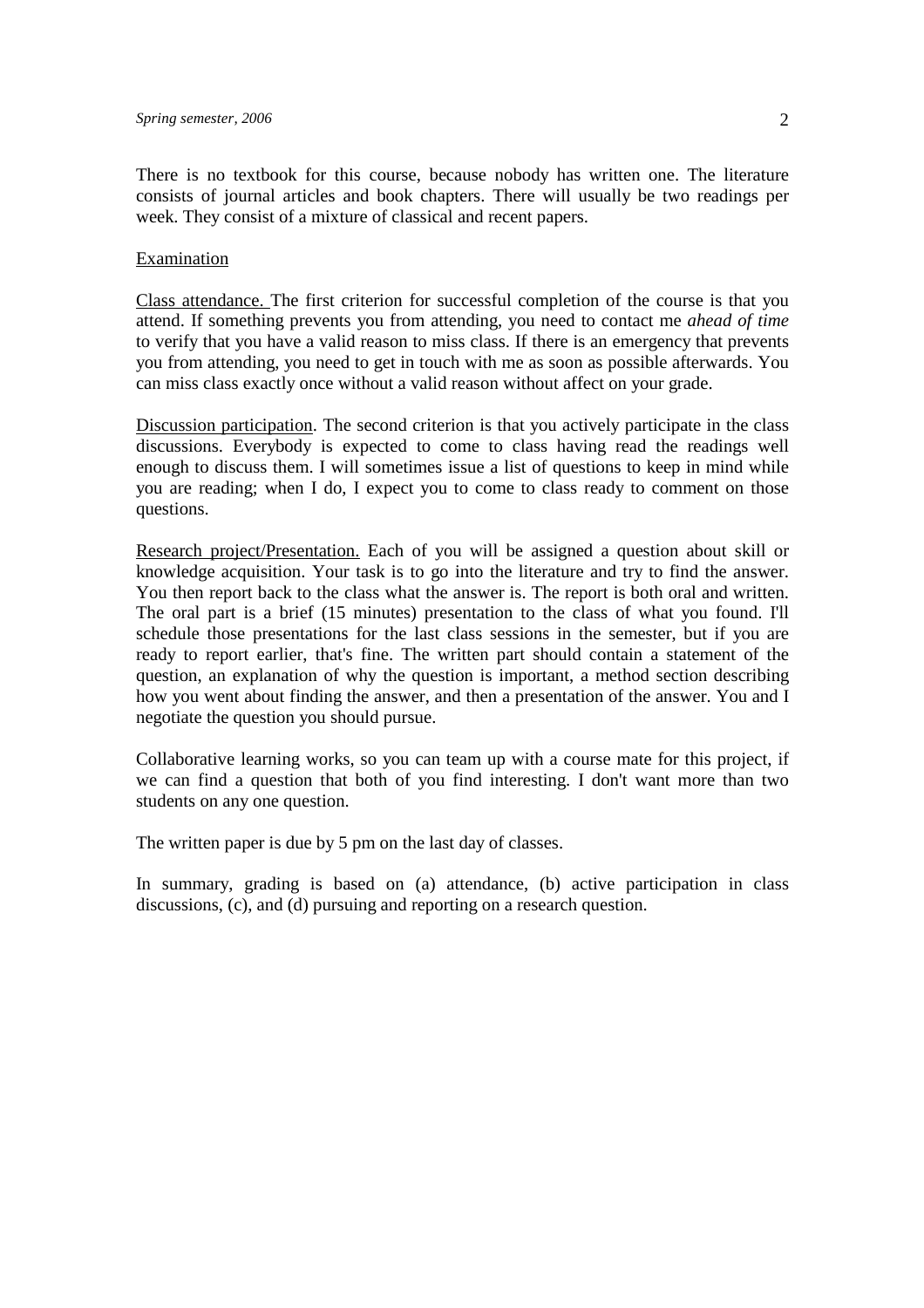*Spring semester, 2006* 3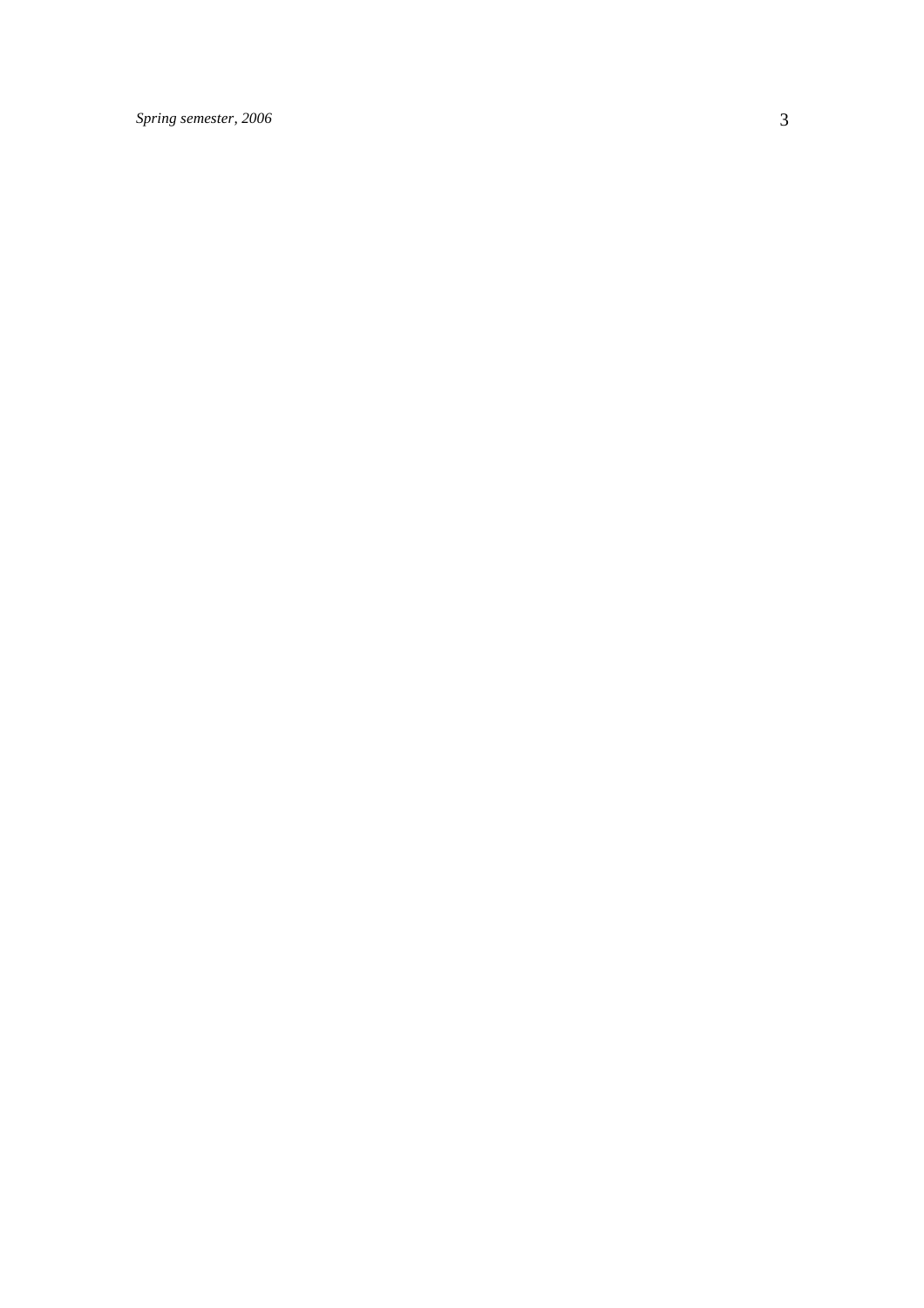### **READING LIST**

### **Week 1: Introduction**

### **Lecture: Classical ideas**

Rock, I. (1957). The role of repetition in associative learning. *The American Journal of Psychology*, 70. 186-193.

Smoke, K. L. (1933). Negative instances in concept learning. *Journal of Experimental Psychology*, 16, 583-588.

#### **Week 2: Skill acquisition-1: Basics**

 **Lecture: History and conceptual framework**

Handout: S. Ohlsson, *Introduction to Skill Acquisition*, 2001.

VanLehn, K. (1996). Cognitive skill acquisition. *Annual Review of Psychology*, **47**, 513-539.

#### **Week 3: Skill acquisition-2: Rule based systems and learning curves**

Ohlsson, S. (1996) Learning from performance errors. *Psychological Review*, **103**, 241-262.

Delaney, P., Reder, L., Staszewski, J., & Ritter, F. (1998) The strategyspecific nature of improvement: The power law applies by strategy within task. *Psychological Science*, **9**, 1-7.

#### **Week 4: Skill acquisition-3: Feedback**

McKendree, J. (1990) Effective tutoring content for tutoring complex skills. *Human-Computer Interaction*, 5, 381-413.

Schroth, M. L. (1997). Effects of frequency of feedback on transfer in concept identification. *The American Journal of Psychology*, vol. 110, pp. 71-79.

#### **Week 5: Skill acquisition-4: Learning from examples**

Carroll, W. M. (1994). Using worked examples as an instructional support in the algebra classroom. *Journal of Educational Psychology*, 86, 360-367.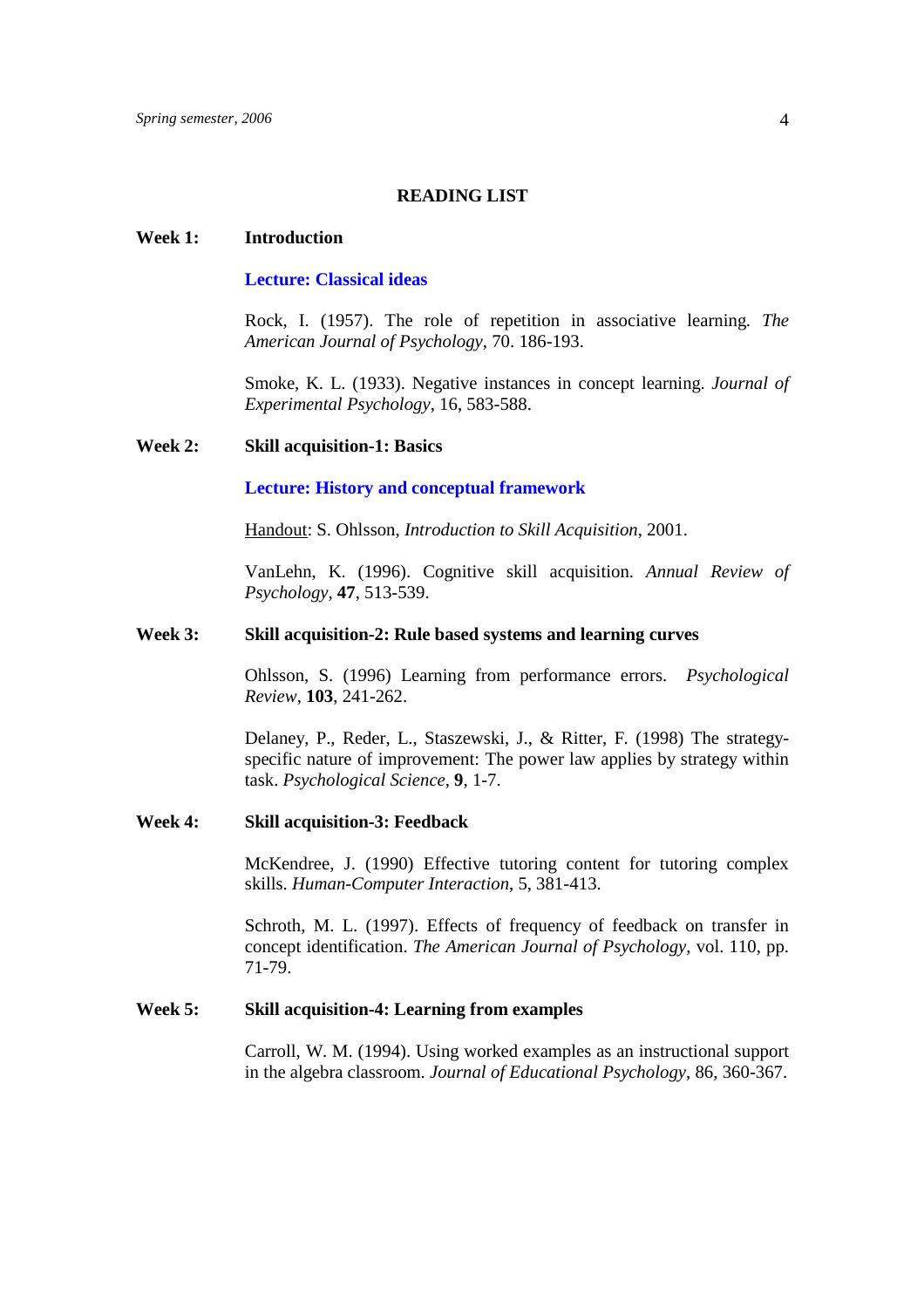Catrambone, R. (1996). Generalizing solution procedures learned from examples. *Journal of Experimental Psychology: Learning, Memory, and Cognition*, 22, 1020-1031.

### **Week 6: Skill acquisition-5: Transfer of training**

Salomon, G., & Perkins, D. N. (1989) Rocky roads to transfer: Rethinking mechanisms of a neglected phenomenon. *Educational Psychologist*, **24**, pp. 113-142.

Bassok, M. (1990) Transfer of domain-specific problem-solving procedures. *Journal of Experimental Psychology: Learning, Memory, and Cognition*, **16**, pp. 522-533.

Woltz, D. J., Gardner, M. K., & Bell, B. G. (2000) Negative transfer errors in sequential cognitive skills: Strong-but-wrong sequence application. *Journal of Experimental Psychology: Learning, Memory, and Cognition*, **26**, pp. 601-625.

### **Week 7: Skill acquisition-6: Learning in the very long run**

Ericsson, K. A., Krampe, R. Th., & Tesch-Römer, C. (1993). The role of deliberate practice in the acquisition of expert performance. Psychological Review, 100, 363-406.

### **Week 8: Skill acquisition-7: Wrap Up; What's the Complete Theory?**

Ohlsson, S. (in press). Computational models of skill acquisition. In R. Sun (Ed.), *The Cambridge handbook of computational psychology*. New York: Cambridge University Press.

#### **Week 9: Knowledge acquisition-1: Introduction**

**Lecture: History and background to complex declarative learning.**

Chi, M. T. H., & Ohlsson, S. (2005) Complex declarative learning. In K. J. Holyoak and R. G. Morrison (Eds.), *The Cambridge handbook of thinking and reasoning* (Chap. 16, pp. 371-399). New York: Cambridge University Press.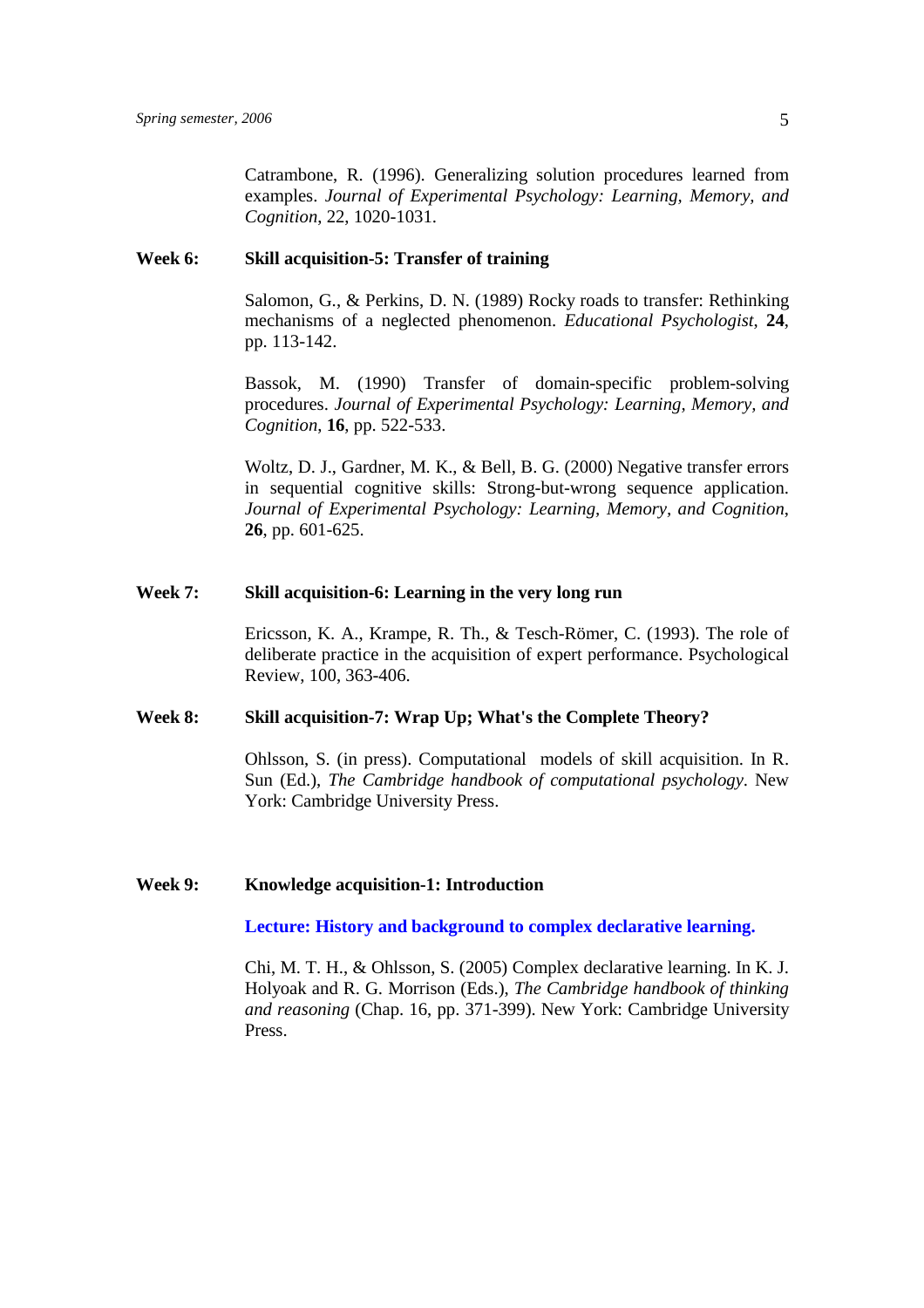#### **Week 10: Knowledge acquisition-2: Text comprehension**

Kintsch, W. (1994) Text comprehension, memory, and learning. *American Psychologist*, **49**, 294-303.

Graesser, A. C., Millis, K. K., & Zwaan, R. A. (1997). Discourse comprehension. *Annual Review of Psychology*, 48, 163-189.

#### **Week 11: Knowledge acquisition-3: Schema theory**

Brewer, W. F., & Nakamura, G. V. (1984) The nature and function of schemas. In R. Wyer & T. Srull (Eds.), *Handbook of social cognition* (pp. 119-160). Hillsdale, NJ: Erlbaum.

Anderson, R. C., Spiro, R. J., & Anderson, M. C. (1978). Schemata as scaffolding for the representation of information in connected discourse. *American Educational Research Journal*, 15, 433-440.

Neuschatz, J. s., Lampinen, J. M., Preston, E. L., Hawkins, E. R., & Toglia, M. P. (2002). The effect of memory schemata on memory and the phenomenological experience of naturalistic situations. *Applied Cognitive Psychology*, 16, 687-708.

## **Week 12: Knowledge acquisition-4: S Self-Explanation**

Chi, M. T. H., de Leeuw, N., Chiu, M.-H., & LaVancher, C. (1994) Eliciting self-explanations improves understanding. *Cognitive Science*, **18**, 439-477.

Ainsworth, S., & Loizou, A. T. (2003).The effects of self-explaining when learning with text or diagrams. *Cognitive Science*, 27, 669-681.

# **Week 13: Knowledge acquisition-5: Conceptual change-1**

Posner, G. J., Strike, K. A., Hewson, P. w., & Gertzog, W. A. (1982) Accommodation of a scientific conception: Toward a theory of conceptual change. *Science Education*, **66**(2), 211-227.

Chinn, A. A., & Brewer, W. F. (1993) The role of anomalous data in knowledge acquisition: A theoretical framework and implications for science instruction. *Review of Educational Research*, **63**(1), 1-49.

McCloskey, M. (1983) Naïve theories of motion. In D. Gentner, & A. L. Stevens (Eds.), *Mental models* (pp. 299-324. Hillsdale, NJ: Lawrence Erlbaum.